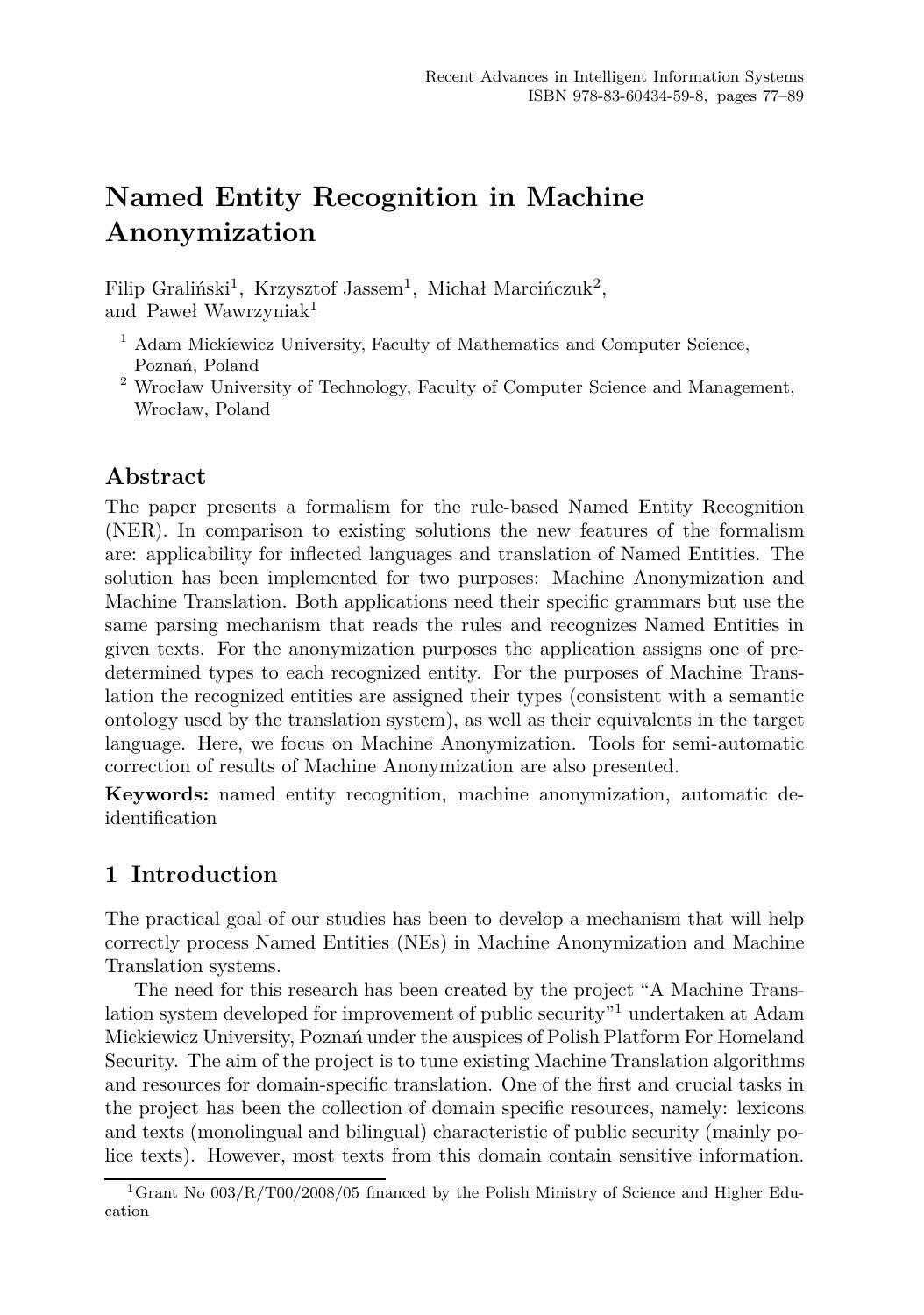Such texts may be revealed only after the process of anonymization, which consists in deleting (or replacing) several types of Named Entities (NEs). The same problem was encountered in the project "Technologies for processing and distributing verbal information in internal security systems" lead by G. Demenko, where the corpus data are required for building a linguistic model for purposes of speech recognition. For that project sensitive texts were anonymized manually: the operator replaced all original names in the document by fictitious ones (Szymański *et al.*, 2009). For the description of machine anonymization (or de-identification) of free-text medical records (in English), see (Neamatullah *et al.*, 2008).

For the needs of corpora-based Machine Translation we need volumes of texts that make manual anonymization too expensive. On the other hand a mechanism for processing NEs seemed necessary to improve the output of the translation algorithm itself. Therefore, we decided to develop a system that would satisfy both needs: Named Entity Recognition for anonymization **and** translation. For the discussion of Machine Translation aspects of our system, see (Graliński *et al.*, 2009).

The paper is organized as follows: In Section 2 we describe the problem of Named Entity Recognition (NER). In Section 3 our grammar for the description of NER rules is provided. We provide some examples of rules compatible with the grammar in Section 4. In Section 5 the rules used in anonymization are discussed. In Section 6 the anonymization tool is described. In Section 7 we evaluate the solution. We end with conclusions and the reference to future work in Section 8.

## **2 Named Entity Recognition**

Named Entity Recognition consists in automatic determination of continuous fragments of texts (called Named Entities) which refer to information units such as persons, geographical locations, names of organizations, dates, percentages, amounts of money, references to documents. A NER system is usually expected to work on a raw text and provide a markup on boundaries and types of included NEs.

Here is an example of such a markup from Mikheev (1999), cited also by Nadeau (2007):

*On <Date>Jan 13th</Date>, <Person>John Briggs Jr</Person> contacted <Organization>Wonderful Stockbrockers Inc</Organization> in <Location>New York</Location> and instructed them to sell all his shares in <Organization>Acme</Organization>.*

The sixth Message Understanding Conference (MUC-6) (Grishman and Sundheim, 1996) is often considered as a time moment when NER was first recognized as a domain of Natural Language Processing. First attempts in the NER field consisted in creation of handcrafted rules (Rau 1991, Ravin and Wacholder 1996). Then this idea has been driven out by machine learning techniques. Among them are:

• supervised learning — NER process is learned automatically on large text corpora and then supervised by human (Asahara and Matsumoto 2003, Mccallum and Li 2003),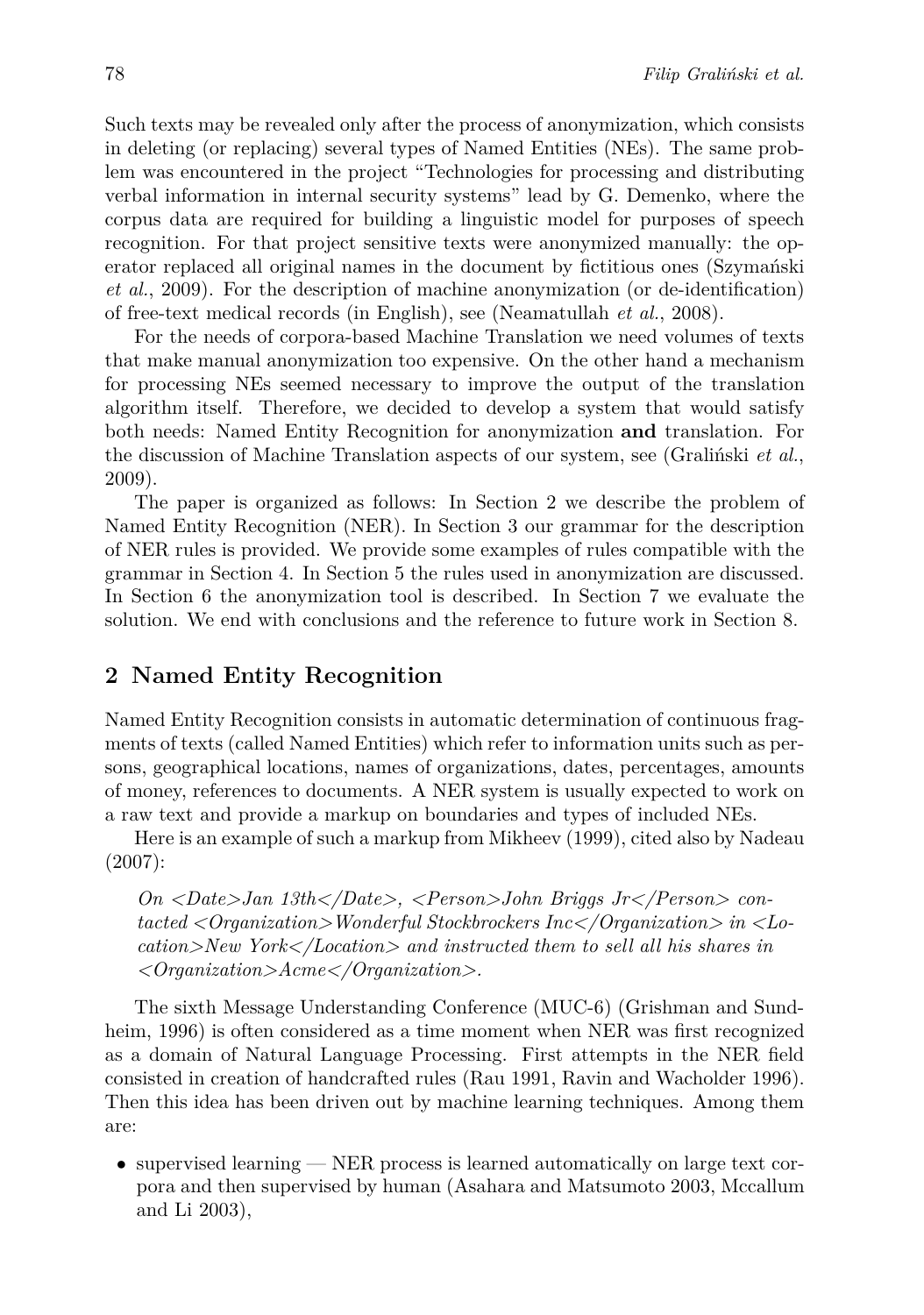- unsupervised learning NER process is not supervised; instead existing semantic lexical databases are consulted, such as WordNet (Alfonseca and Manandhar, 2002),
- semi-supervised learning this "involves a small degree of supervision, such as a set of seeds, for starting the learning process" (Nadeau, 2007).

The survey of NER solutions is well presented by Nadeau and Sekine (2007). Some research in the field of NER has been done for the Polish language (Piskorski, 2004). The author developed a rule-based formalism for the recognition of NEs from Polish texts and handcrafted a set of NER rules for Polish. However, in our opinion, a complex formalism suggested there makes it difficult for the linguists to create the rules.

The Spejd formalism invented by Przepiórkowski (2008) was intended basically for shallow parsing, Spejd has seemed a promising basis for our work. Our formalism, presented in Section 3, is, in fact, the extension of Spejd. The NER engine has been written from scratch (Spejd engine was not used).

### **3 NERT grammar**

The full formalism for NERT (Named Entity Recognition for Translation) rules is presented in (Graliński *et al.*, 2009). Here we describe a part of it — intended for recognition only:

```
::nert_file::
    (definition)* # set of definitions
    (rule)+ # non-empty set of rules
::definition::
    Name = pattern # definition of a pattern
::rule::
    # pattern preceding the match in the same sentence (optional)
     [Before: pattern]
    # left context of the match (optional)
    [Left: pattern]
    # matching text
    Match: pattern
    # right context of the match (optional)
    [Right: pattern]
    # pattern following the match in the same sentence (optional)
    [After: pattern]
    # pattern in the same sentence as the match (optional)
    [Exists: pattern]
    # action invoked if the match is found in the specified context
    Action: action list
```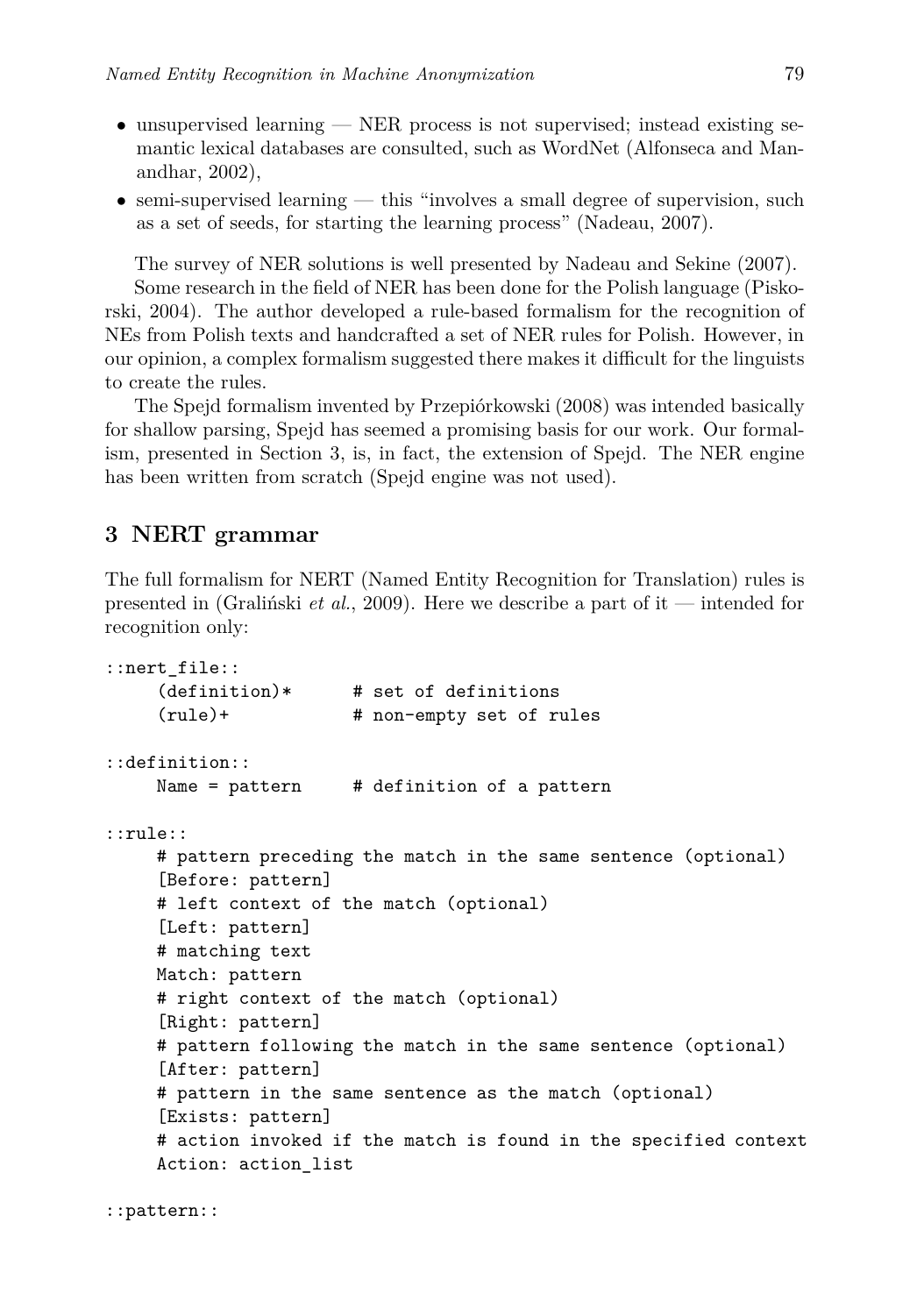```
# group is a sequence of tokens that meet the same conditions
     group( group)*
::group::
     # a regular expression that may use a NERT definition
     # in brackets
    NertRegExp
::group::
     # set of conditions for the pattern to satisfy
     <condition(,condition)*>
     # number of consecutive tokens that should
     # satisfy the conditions
     (*|+|{\text{Num}(\, , \text{Num})\})*
::condition::
     # orthographical form of the pattern
     orth|
     # canonical form of the pattern being a word or a word phrase
     base
     # matches (or not) a NERT regular expression
     (~|!~)NertRegExp
::condition::
     (
    pos| # part of speech
     case| # case
    num| # number
    gen| # gender
    deg| # degree
    per| # person
    tns| # tense
     sem # semantics
     )
    = Value
::action_list::
    # list of actions which transform source text into target text
     do(, do)*::do::
    Sem = Value
```
#### **3.1 NERT definitions**

NERT definitions aim at simplifying rules by using labels instead of longish expressions, e.g.: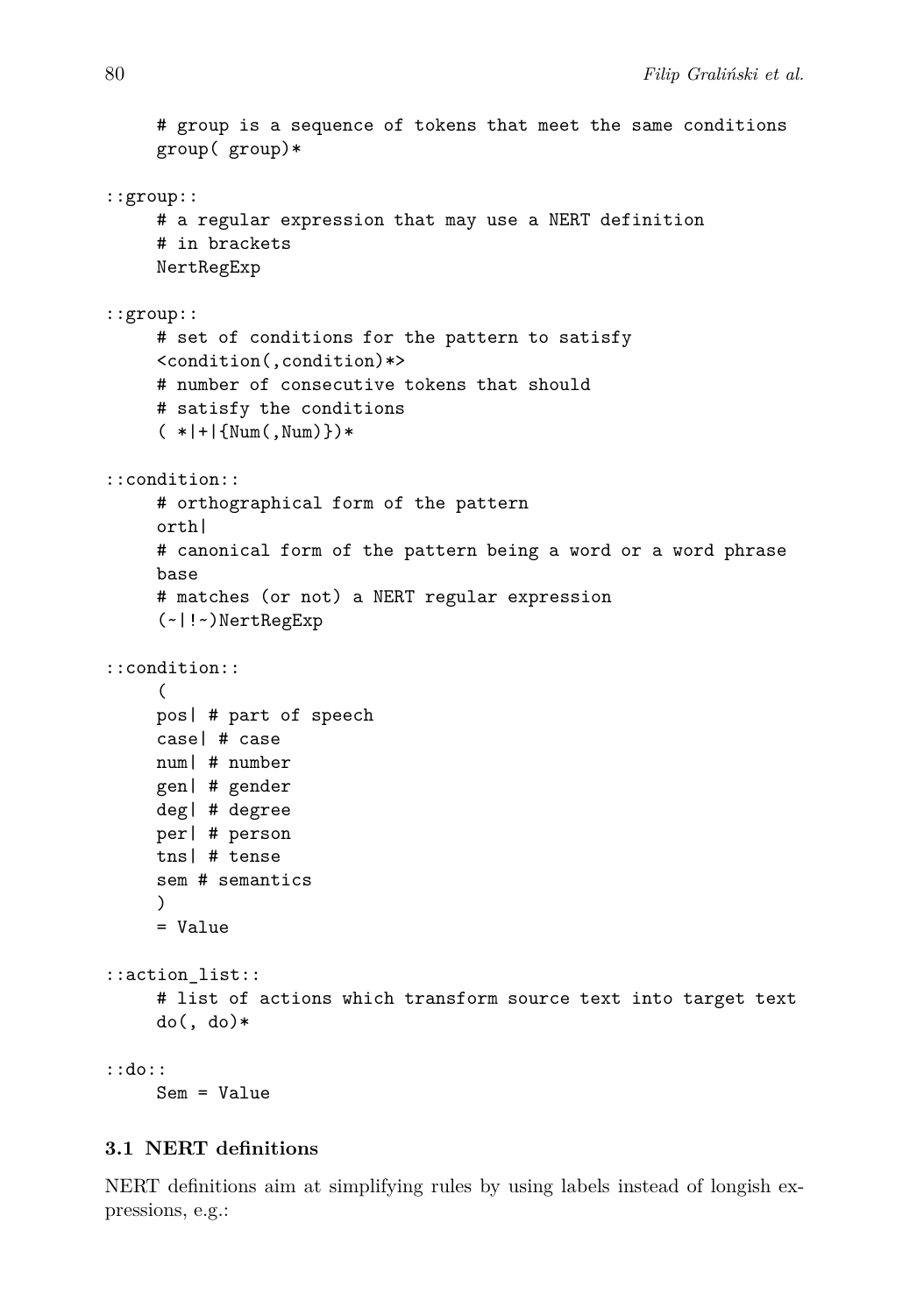```
# upper Polish letter
UpperPL=[A-ZĄĆĘŁŃÓŚŹŻ]
# lower Polish letter
LowerPL=[a-ząćęłńóśźż]
# Polish word starting with a capital letter
ProperPL={UpperPL}{LowerPL}*
# number token
NUM = [0-9]+#alternative way of defining a number token
NUM=<orth~[0-9]+>
# regular expression for a zip code
ZIPCODE=[0-9]{2}-[0-9]{3}
#definition of a Polish company suffix
SuffixPL=<orth-(SA|S\..A\..|sa|s\..a\.)# Polish month in nominative
MonthPL=(styczeń|luty|marzec|kwiecień|maj|czerwiec|lipiec|
            sierpień|wrzesień|październik|listopad|grudzień)
# Polish month in any case
MonthAnyPL=<base~{MonthPL}>
# Polish month in genitive
MonthGenPL=<br/>base~{MonthPL}, case=gen>
# Polish first name
```

```
FirstNamePL=<{ProperPL}, sem=first_name>
```

```
PersonPL={FirstNamePL} {ProperPL}
```
#### **3.2 Match part of the rule**

Any NERT rule consists of the match part and the action part. The match part consists of the main matching pattern and some optional context patterns:

- **Before:** *pattern* Imposes the conditions on the context preceding the match in the same sentence – directly or indirectly.
- **Left:** *pattern* Imposes the conditions on the context preceding the match directly, in the same sentence.
- **Match:** *pattern* The main matching pattern.
- **Right:** *pattern* Imposes the conditions on the context following the match directly, in the same sentence.
- **After:** *pattern* Imposes the conditions on the context following the match in the same sentence – directly or indirectly.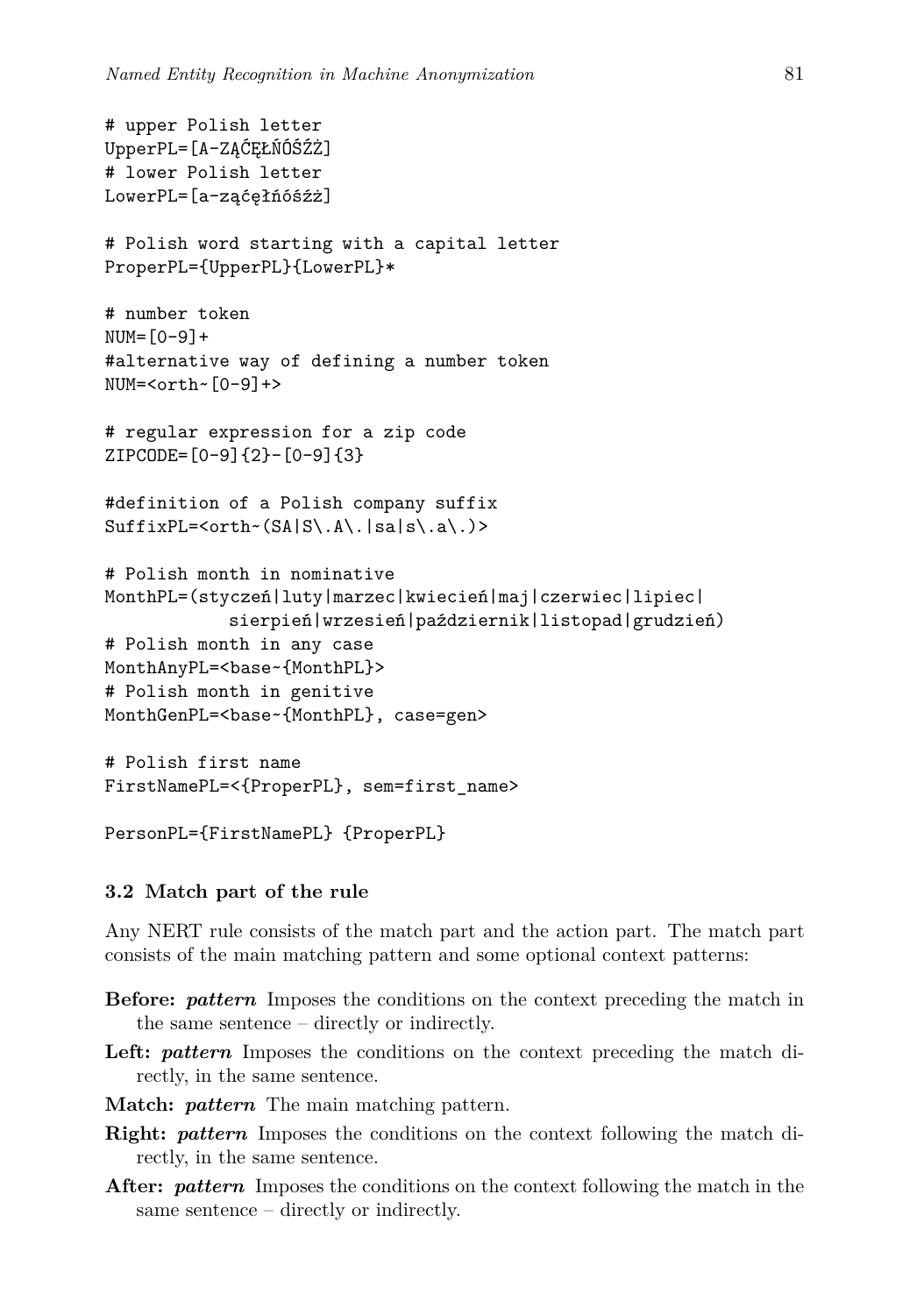**Exists:** *pattern* Imposes the conditions on the context occurring anywhere in the same sentence.

Here are some examples showing how the match part of the rule may be used.

```
# either "Mr." or "Mrs." precedes the text
Left: <orth~(Mr\.|Mrs\.)>
# an inflected form of the words "pan" or "pani" (=resp. "Mr./Mrs.")
# precedes the match
Left: <br/>base~(pan|pani)>
# the text "a.m." follows the match
Right: a\.m\.
# there is a zip code somewhere in the sentence
Exists: {ZipCode}
```
## **3.3 Action part of the rule**

In the rules intended for translation the action part defines the translation for the recognized named entity, see (Graliński *et al.*, 2009). In the rules intended for anonymization, the action part sets the type of the recognized entity.

# **4 Examples of NERT rules**

#### **4.1 Corporation recognition rules**

Some named entities denoting corporations may be recognized by their specific endings, such as *S.A.* (*spółka akcyjna* = *joint-stock company*). A simple rule may look like this:

```
Match: {ProperPL} S\.A\.
Action: sem=company
```
A multi-word company name can be recognized as well  $- +$  should be simply added:

```
Match: <{ProperPL}>+ S\.A\.
Action: sem=company
```
#### **4.2 Temporal expressions**

Some examples of temporal expressions, and the NERT rules that process them are presented here: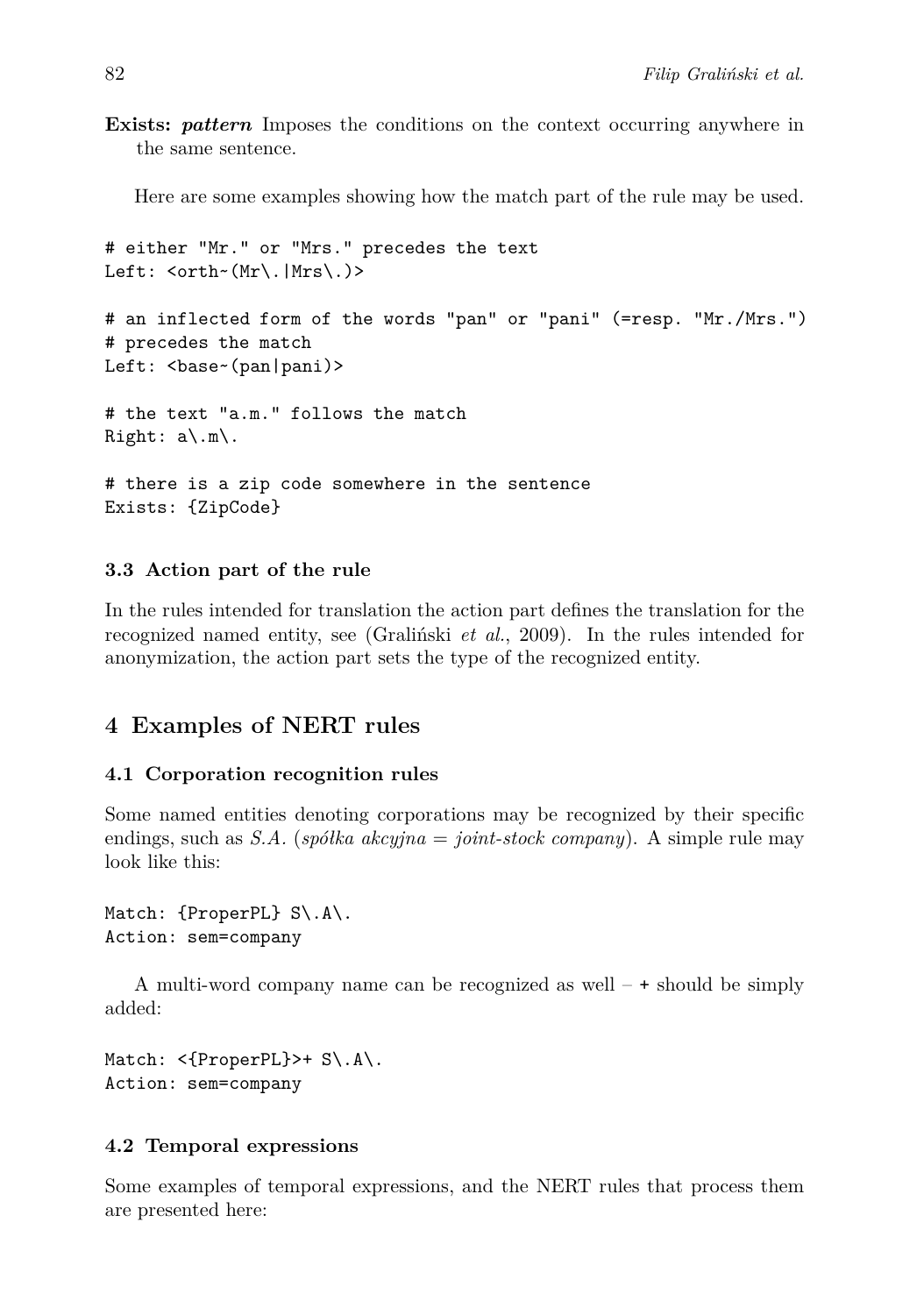Sample Polish expression NERT rule (*English translation*)

| 1 kwartale 2008r        | Match: 1 $\delta$ / $\delta$ / $\delta$ / $\delta$ / $\delta$ / $\delta$ / $\delta$ / $\delta$ / $\delta$ / $\delta$ / $\delta$ / $\delta$ / $\delta$ / $\delta$ / $\delta$ / $\delta$ / $\delta$ / $\delta$ / $\delta$ / $\delta$ / $\delta$ / $\delta$ / $\delta$ / $\delta$ / $\delta$ / $\delta$ / $\delta$ / $\delta$ / $\delta$ / $\delta$ / $\$ |
|-------------------------|--------------------------------------------------------------------------------------------------------------------------------------------------------------------------------------------------------------------------------------------------------------------------------------------------------------------------------------------------------|
| $(1st$ quarter of 2008) | Action: sem=date                                                                                                                                                                                                                                                                                                                                       |
| 4 kw 2010               | Match: 4 kw $[0-9]{4}$                                                                                                                                                                                                                                                                                                                                 |
| $(4th$ quarter of 2010) | Action: sem=date                                                                                                                                                                                                                                                                                                                                       |
| lutego 1986.            | $\{\text{base} \cdot \{\text{MonthPL}\} > [0-9] \{4\}r \}.$                                                                                                                                                                                                                                                                                            |
| $(February\ 1986)$      | Action: sem=date                                                                                                                                                                                                                                                                                                                                       |
| 1 czerwca 2007 r.       | $[0-9]{1,2}$<br>base {MonthPL}> $[0-9]{4}$ r \.                                                                                                                                                                                                                                                                                                        |
| (June 1, 2007)          | Action: sem=date                                                                                                                                                                                                                                                                                                                                       |

#### **4.3 Use of lexicons**

In order to distinguish proper names that should be anonymized from common upper-cased words we use lexicons. We have at our disposal a list of Polish first names, a list of most popular surnames as well as a list of cities and locations (20353 entries together with their inflected forms). Exemplary rules that use the lexicon look like this:

```
Left: {FirstNamePL}
Match: {ProperPL}
Action: sem=surname
```
The sem=first\_name expression in the FirstNamePL definition (see Section 3.1) refers to the lexicon information.

## **5 Recognition Rules**

#### **5.1 Creation**

The set of rules contains 74 rules recognizing 23 types of entities. It was developed on the basis of 11 documents provided by the local Police Department. Beforehand, the documents were manually anonymized by replacing all sensitive data with fictitious data (rather than tags).

#### **5.2 Usage**

The result of applying a rule is twofold: (1) the semantic information is attached to the recognized entity in the context defined by the rule and (2) the other occurrences of the recognized entity are marked.

For instance, the following rule recognizes a company name that is preceded and followed by other company names:

```
Left : <sem=company>,
Match : {ProperPL}
```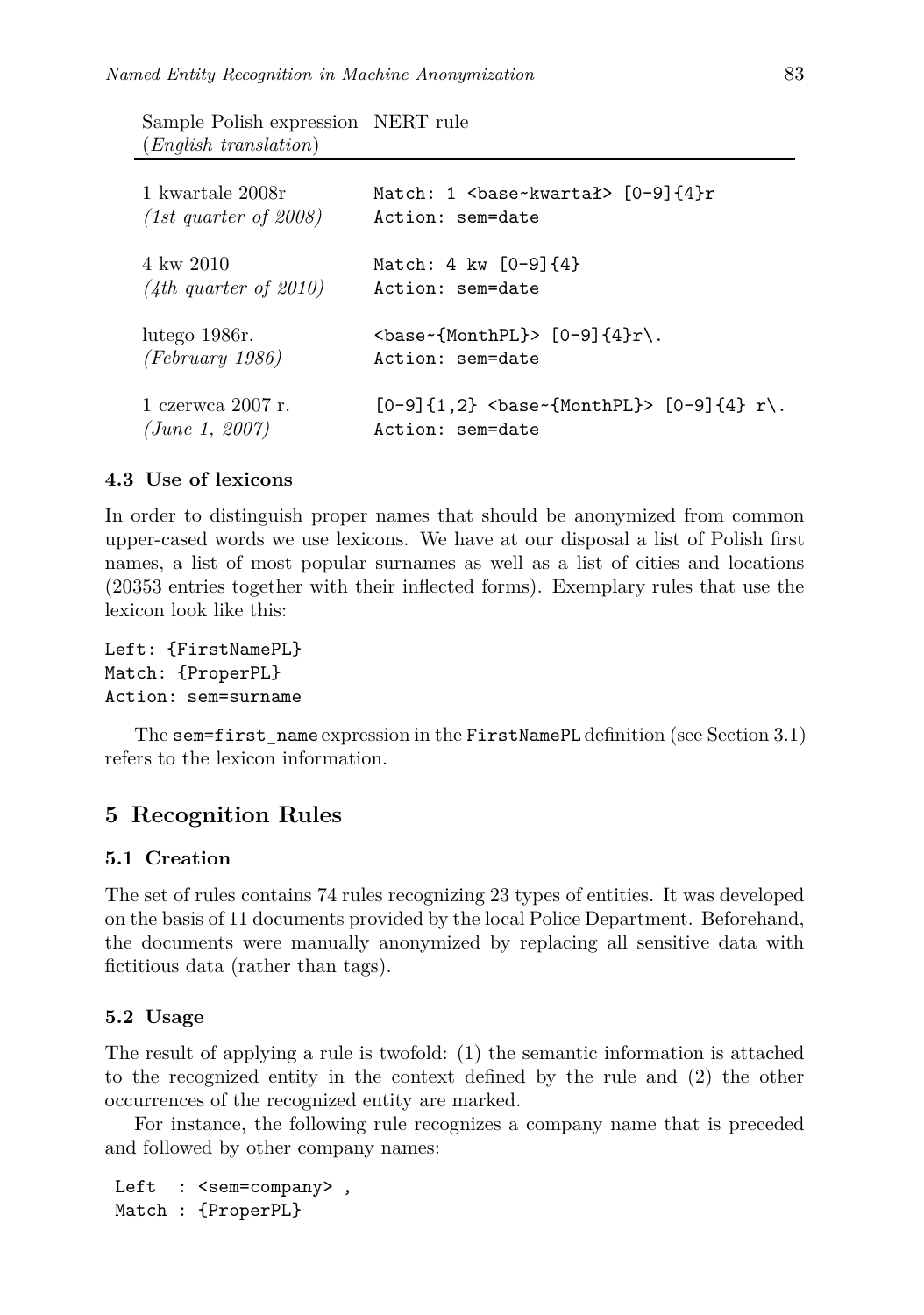```
Right : i <sem=company>
Action: sem=company
```
A sample text that present the usage of this rule:

Pan Jan Kowalski pracował wcześniej w 3 firmach: @COMPANY@, Polwax i @COMPANY@. W firmie @COMPANY@ i Polwax pełnił funkcję prezesa.

(Eng. *Mr. Jan Kowalski was previously working in three companies:* @COMPANY@*, Polwax and* @COMPANY@*. In* @COMPANY@ *and Polwax he was taking the position of chairman.*)

(The types of anonymized NEs are written using upper-case letters between @ characters. As it can be seen, two of three company names have already been recognized and marked up.)

In the first sentence the rule will recognize "Polwax" as a company so in both sentences the text "Polwax" will be replaced with @COMPANY@. The result of applying the rule will be following:

Pan Jan Kowalski pracował wcześniej w 3 firmach: @COMPANY@, @COMPANY@ i @COMPANY@. W firmie @COMPANY@ i @COMPANY@ pełnił funkcję prezesa.

#### **5.3 Types**

The rules can be divided into two groups according to the number of times they can be run within one document:

#### **5.3.1 1-run Rules**

1-run rules are always run just once for every document because the rule conditions do not refer to semantic information. This group contains 64 rules.

#### **5.3.2 Multiple-run Rules**

Multiple-run rules can be run more than once. The rule conditions refer to semantic information which can be changed after applying another rules. When new semantic information is attached the rules are applied again because after the change the rule condition might be met. This group contains 10 rules.

Sample multiple-run rule which recognizes a last name preceded by a recognized last name and the conjunction "i" (Eng. *and*):

Left : <sem=surname> i Match : {ProperPL} Action: sem=surname

In sample text "Kowalski i Nowak" above rule will recognize "Nowak" as a last name only if "Kowalski" is marked also as a last name. Let us assume that the following text appears in another part of the document: "Pan Jan Kowalski" and that "Jan" is recognized as a first name (from the lexicon) so the fragment can be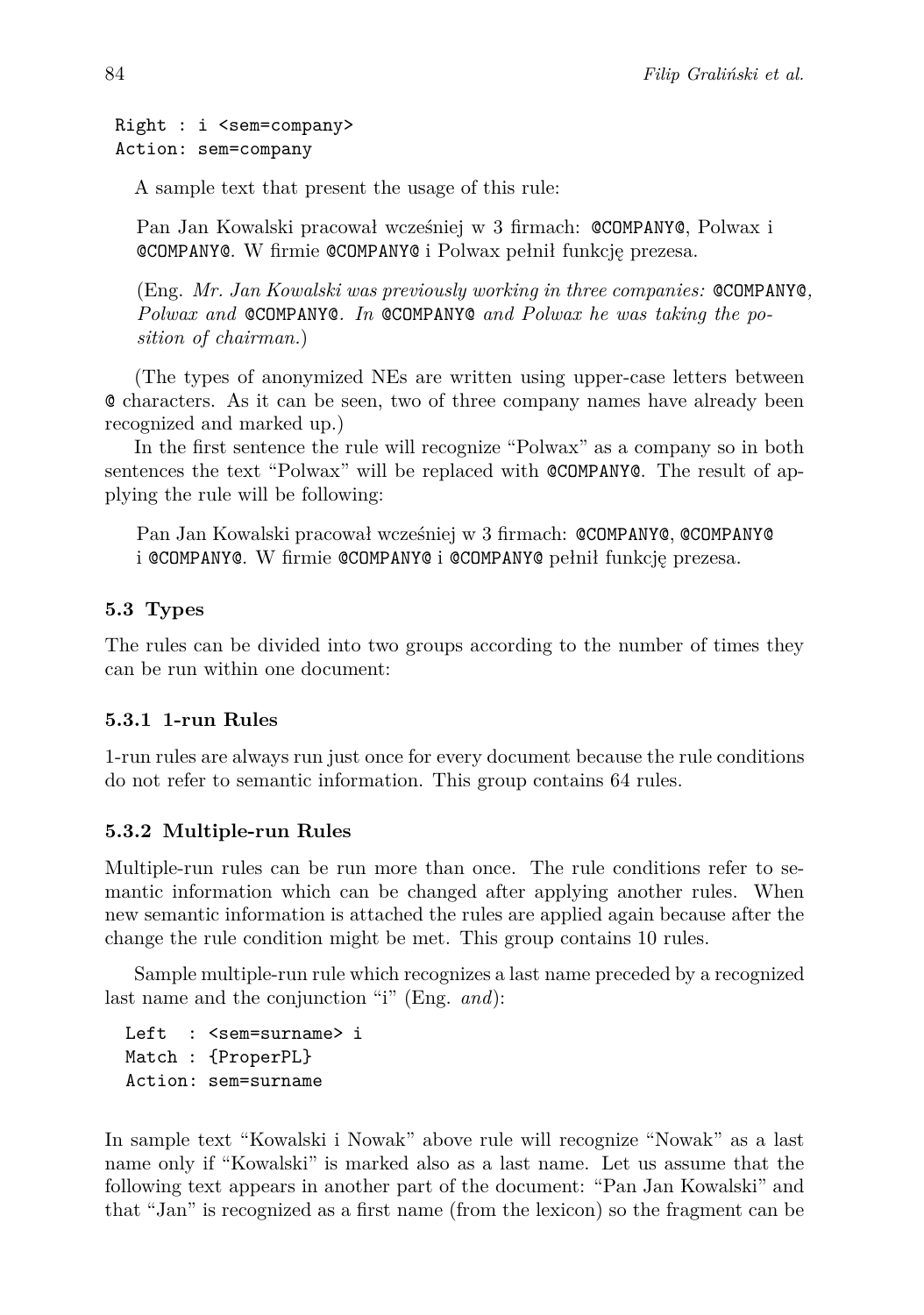marked up as "Pan @FIRST\_NAME@ Kowalski". In that context, following rule can recognize "Kowalski" as a last name:

```
Left : <br />base=pan> <sem=first_name>
Match : {ProperPL}
Action: sem=surname
```
From now, the string "Kowalski" is recognized as a last name and all the occurrences of "Kowalski"<sup>2</sup> will be replaced with @SURNAME@. In particular, fragment "Kowalski i Nowak" will be marked up as "@SURNAME@ i Nowak". After applying once again the first rule, the text "Nowak" will be marked as a last name. Also other occurrences of that last name will be marked in the document ("Nowak i Głowacki" to "@SURNAME@ i Głowacki").

The multiple-run rules are applied unless no new semantic information is attached to the document.

## **6 Implementation**

The anonymizing program is implemented as a set of macros for Microsoft Word. The main macro calls a script written in the Python language, which automatically searches for NEs and replaces them with their types and morphological information. For example, the inflected forms of the name *Jan Kowalski*, i.e.: *Jan Kowalski*, *Jana Kowalskiego*, *Janowi Kowalskiemu*, *Janem Kowalskim*, *Janie Kowal*skim) are replaced by strings, respectively, **@PERSON:MoMP@, @PERSON:MoDP,MoBP@**, @PERSON:MoCP@, @PERSON:MoNP@, @PERSON:MoLP@, where:

- Mo stands for masculine-personal gender,
- *•* M, D, B, C, N, L stand for declension cases,
- *•* P stands for singular number,
- morphological descriptions of syncretic forms are separated by commas.

Below are two authentic fragments of texts: one before anonymization, the other after it (the names are fictitious).

Nadal nie przyznaję się do popełnienia zarzucanych mi czynów, które zostały mi ogłoszone w dniu 13.12.2008r. Pamiętam co wyjaśniałem i chcę zmienić wyjaśnienia. Ja wyjaśniałem, że nie znam chłopaków z Białorusi, ale w tym miejscu wyjaśnię, że ich znam. Eduarda Kalininczego poznałem około rok półtora wcześniej, znam go z Kijowa i z tego, że jest kierowcą.

Nadal nie przyznaję się do popełnienia zarzucanych mi czynów, które zostały mi ogłoszone w dniu @DATE@. Pamiętam co wyjaśniałem i chcę zmienić wyjaśnienia. Ja wyjaśniałem, że nie znam chłopaków z @COUNTRY:ŻCP,ŻDP,ŻMsP@, ale w tym miejscu wyjaśnię, że ich znam. Eduarda Kalininczego poznałem około rok półtora wcześniej, znam go z @CITY:MnDP@ i z tego, że jest kierowcą.

<sup>2</sup> Including the beginnings of sentences.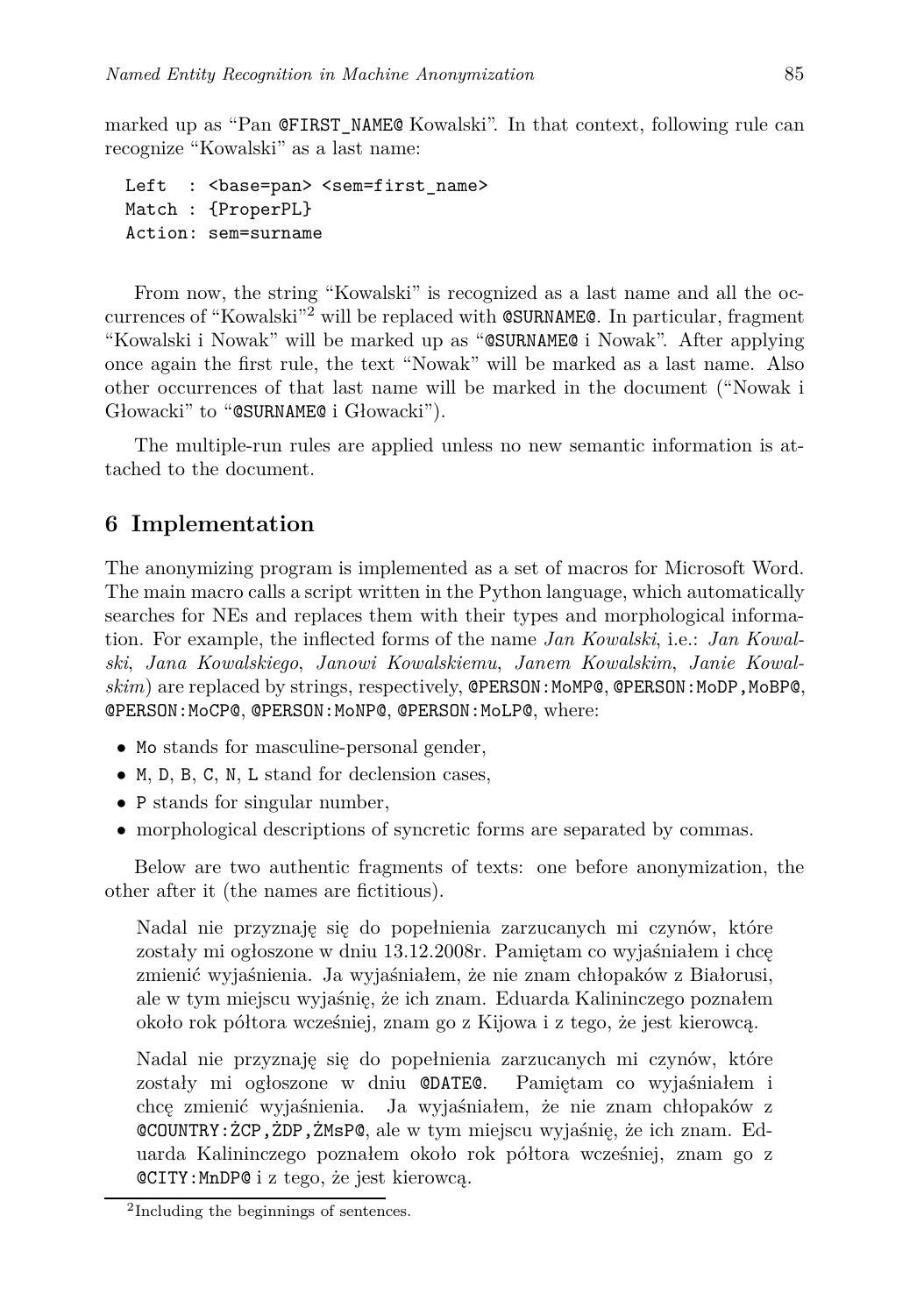|                                                                                                                                    | Anonimizacja                                                  |                   |       |                                                     |
|------------------------------------------------------------------------------------------------------------------------------------|---------------------------------------------------------------|-------------------|-------|-----------------------------------------------------|
| Nadal nie przyznaj<br>zostały mi ogłoszą<br>zmienić wyjaśnieni<br>@COUNTRY: 2CP, 2DP, 2<br>Eduarda Kalinincze<br>@CITY:MnDP@ i z t | Wybrany wyraz:<br>Proponowany prefiks:<br>Typ bytu nazwanego: | Eduarda<br>Eduard |       | zzynów, które<br>ałem i chce<br>kków z<br>ich znam. |
|                                                                                                                                    | OK                                                            | Imie<br>Anuluj    | iiej, | znam qo z                                           |

FIGURE 1: Screen shot of the supporting macro.

In case the main macro does not replace all sensitive information, the operator is supported by a set of macros for semi-automatic replacement. In the above fragment the first name *Eduard* (and its inflected forms) are not replaced (this is because the name is not included in the lexicon of Polish first names). To fill up the gap the operator points the cursor upon the word and runs one of the supporting macros (see Figure 1). The operator may choose the type of the entity (*Typ bytu nazwanego*; *Imię* stands for *first name*) as well as the prefix (*Proponowany prefiks*) by deleting last characters from the string. By clicking *OK* the operator demands the program to replace all words starting with the chosen prefix with the selected entity type.

The application is open for use. In case of interest, contact jassem@amu.edu.pl or wawrzyniak@amu.edu.pl.

### **7 Evaluation**

To evaluate NER systems two measures are referred to most often: recall and precision. Precision is the ratio of the correct guesses to the number of all guesses, recall is the ratio of the correct guesses to the actual number of named entities in the text.

It is not possible for the authors to evaluate the software on original texts, as they contain sensitive information. Therefore we have asked the co-operators from the Police Department, who operate the program, to do the evaluation during anonymization. Specifically, we asked the operators to count the situations when the application does not replace named entities automatically. Having these statistics it has been possible to calculate the recall for each type of NEs.

The precision was not calculated. Firstly, recall is much more important than precision when anonymization is concerned. Secondly, calculating precision would be much more troublesome (as our co-operators from the Police Department would have to confront the anonymized texts with their original versions). Anyway, our further experience with the anonymized texts suggests that lexical units incorrectly recognized as sensitive (and thus anonymized) are rather infrequent (most of them are common nouns written in upper case and misrecognized as identifiers of some sort) and do not seem to be a problem.

The results for 59 Interpol messages (22,506 non-whitespace tokens or 174,289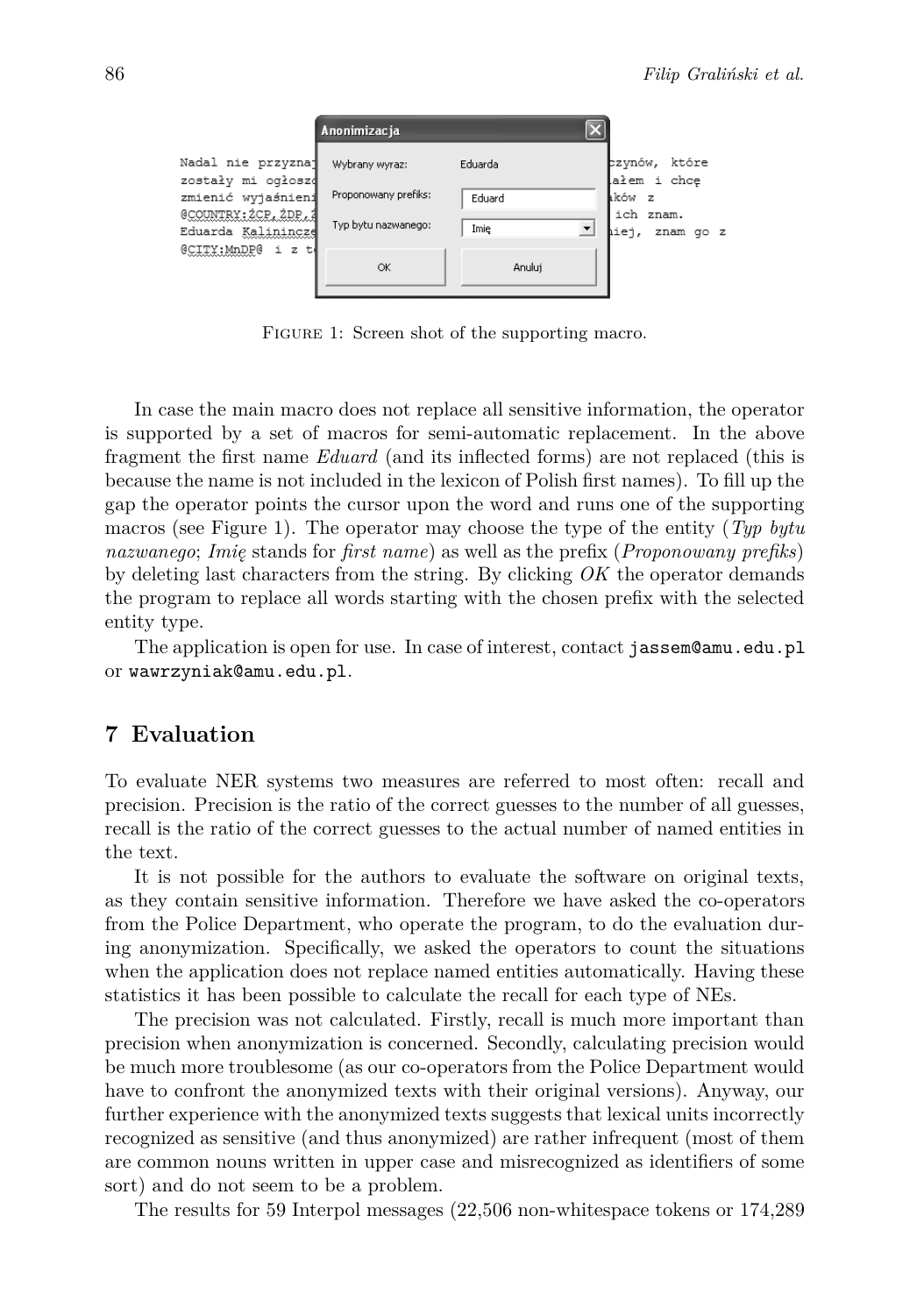| NE Type         | $#$ All NEs    | $#$ Not recognized NEs | Recall $(\%)$ |
|-----------------|----------------|------------------------|---------------|
| BRAND NAME      | 62             | $\overline{0}$         | 100.00        |
| CAR             | 48             | $\overline{0}$         | 100.00        |
| CASH AMOUNT     | 3              | $\overline{0}$         | 100.00        |
| <b>CITY</b>     | 181            | 7                      | 96.13         |
| <b>COMPANY</b>  | 74             | 4                      | 94.59         |
| <b>COUNTRY</b>  | 116            | $\overline{0}$         | 100.00        |
| <b>DATE</b>     | 251            | $\theta$               | $100.00\,$    |
| FIRST NAME      | 340            | 22                     | 93.53         |
| <b>FRACTION</b> | 12             | $\overline{0}$         | 100.00        |
| ID              | 813            | $\overline{0}$         | 100.00        |
| ID CAR          | $\overline{7}$ | $\overline{0}$         | 100.00        |
| ID PERSONAL     | 38             | $\overline{0}$         | 100.00        |
| <b>LOCATION</b> | 37             | $\overline{0}$         | 100.00        |
| <b>MONTH</b>    | $\overline{4}$ | $\overline{0}$         | 100.00        |
| <b>NAME</b>     | 42             | $\theta$               | 100.00        |
| $\rm{NUM}$      | 1135           | $\overline{0}$         | 100.00        |
| PERSON/SURNAME  | 344            | 39                     | 88.66         |
| <b>STREET</b>   | 47             | $\overline{7}$         | 85.11         |
| STREET FLAT     | $\overline{2}$ | $\theta$               | 100.00        |
| STREET NUM      | 19             | $\overline{0}$         | 100.00        |
| UPPER_CASE      | 47             | $\theta$               | 100.00        |
| WEIGHT          | $\mathbf{1}$   | $\theta$               | 100.00        |
| <b>YEAR</b>     | 17             | $\boldsymbol{0}$       | 100.00        |
| <b>Total</b>    | 3640           | 79                     | 97.83         |

Table 1: Results for Machine Anonymization of 59 Interpol messages.

characters as counted after the anonymization) are presented in Table 1.

# **8 Conclusions & future work**

Named Entity Recognition has been so far applied to various fields of Natural Language Processing, such as: event detection, question answering, semantic information retrieval, text/web mining, machine translation. Here, we present another application for NER: Machine Anonymization. The machine anonymization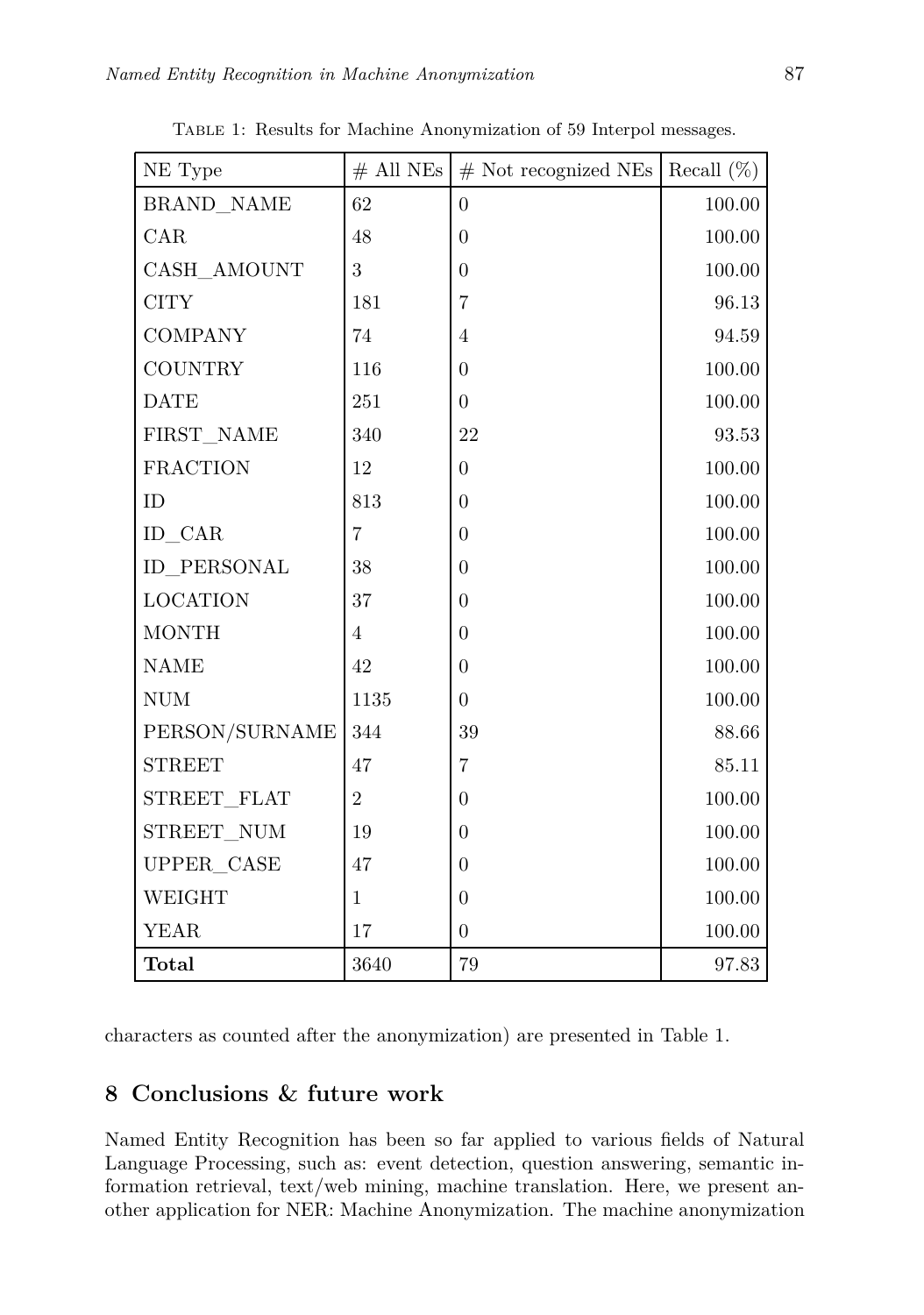program, which has been developed for use in the Polish Platform for Homeland Security project, is open for use.

At the moment the program deals with named entities for Polish texts. The near future work will focus on developing the rules for other languages. The primary goal for the research will be the application in Machine Translation (from foreign languages into Polish). The rules developed there, slightly rebuilt (the action part limited to setting the type of NE), may be used for recognizing NEs in Machine Anonymization of texts written in languages other than Polish.

#### **References**

- Enrique Alfonseca and Suresh Manandhar (2002), An unsupervised method for general named entity recognition and automated concept discovery, in *In: Proceedings of the 1 st International Conference on General WordNet*.
- Masayuki Asahara and Yuji Matsumoto (2003), Japanese Named Entity Extraction with Redundant Morphological Analysis, in *HLT-NAACL*.
- Filip Graliński, Krzysztof Jassem, and Michał Marcińczuk (2009), An Environment for Named Entity Recognition and Translation, in *Proceedings of 13th Annual Meeting of the European Association for Machine Translation*, to appear.
- Ralph GRISHMAN and Beth SUNDHEIM (1996), Message Understanding Conference-6: a brief history, in *Proceedings of the 16th conference on Computational linguistics*, pp. 466–471, Association for Computational Linguistics, Morristown, NJ, USA, doi: http://dx.doi.org/10.3115/992628.992709.
- Andrew Mccallum and Wei Li (2003), Early results for named entity recognition with conditional random fields, feature induction and web-enhanced lexicons, in *Proc. Conference on Computational Natural Language Learning*.
- Andrei Mikheev (1999), A knowledge-free method for capitalized word disambiguation, in *In 37th Annual Meeting of the Association for Compuational Linguistics*, pp. 159– 166.
- David NADEAU (2007), *Semi-Supervised Named Entity Recognition: Learning to Recognize 100 Entity Types with Little Supervision*, Ph.D. thesis, University of Ottawa, URL http://cogprints.org/5859/.
- David NADEAU and Satoshi SEKINE (2007), A survey of named entity recognition and classification, *Linguisticae Investigationes*, 30(1):3–26, ISSN 0378-4169, URL http://www.ingentaconnect.com/content/jbp/li/2007/00000030/00000001/art00002.
- Ishna Neamatullah, Margaret M. Douglass, Li wei H Lehman, Andrew Reisner, Mauricio Villarroel, William J. Long, Peter Szolovits, George B. Moody, Roger G. MARK, and Gari D. CLIFFORD (2008), Automated de-identification of freetext medical records, *BMC Medical Informatics and Decision Making*, 8.
- Jakub Piskorski (2004), Named-Entity Recognition for Polish with SProUT, in Leonard Bolc, Zbigniew Michalewicz, and Toyoaki Nishida, editors, *IMTCI*, volume 3490 of *Lecture Notes in Computer Science*, pp. 122–133, Springer, ISBN 3-540-29035-4.
- Adam Przepiórkowski (2008), *Powierzchniowe przetwarzanie języka polskiego*, Akademicka Oficyna Wydawnicza EXIT, Warszawa.
- Lisa F. Rau (1991), Extracting Company Names from Text, in *Proc. Conference on Artificial Intelligence Applications of IEEE*.